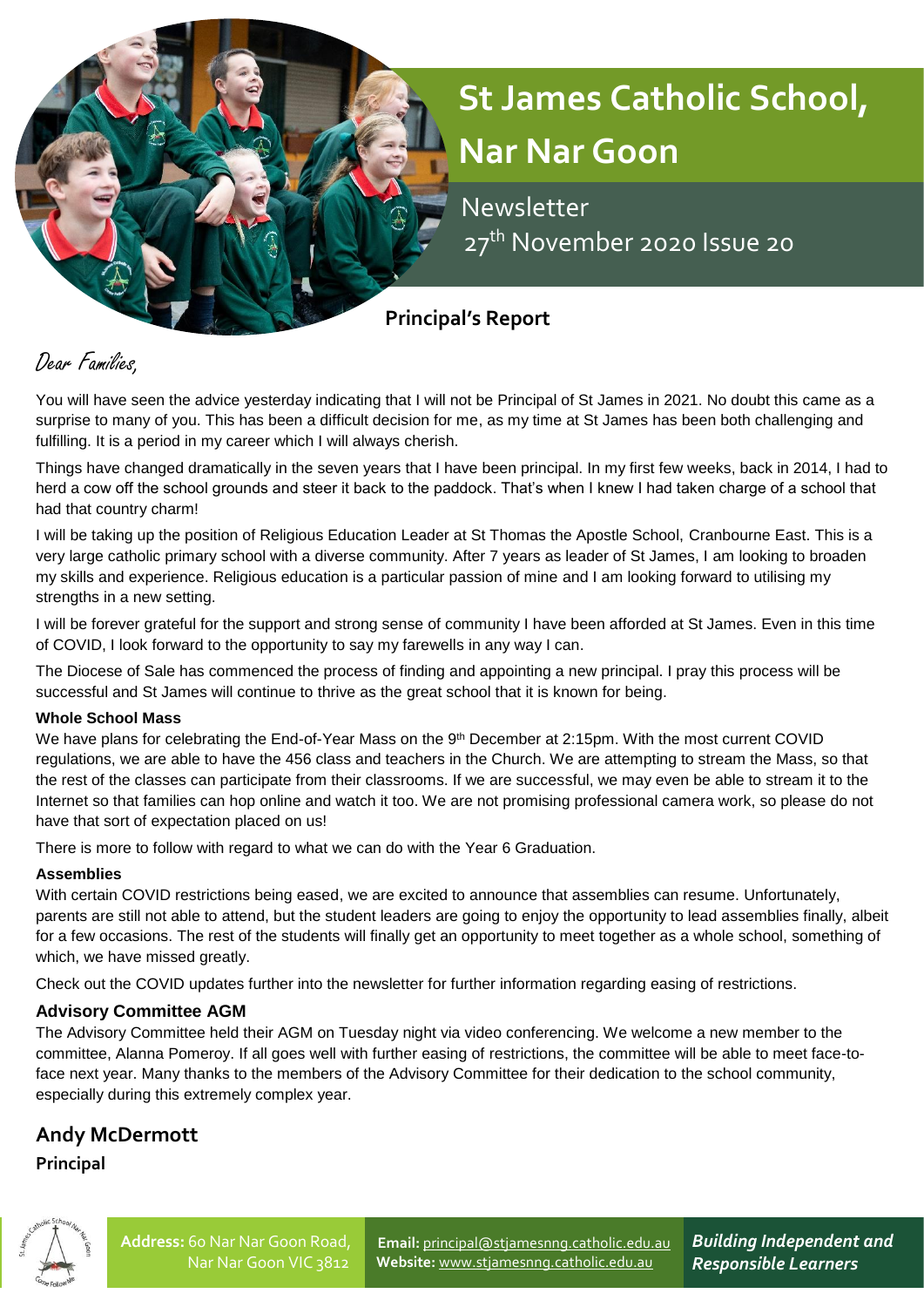## **COVID Health and Safety**

DOSCEL has advised temperature tests on the students are no longer required when they enter the school grounds, however, the following still remains in place.

- If your child is experiencing signs or symptoms of coronavirus (COVID-19), they must not attend school until their symptoms resolve and appropriate medical advice is obtained.
- This includes even mild symptoms of COVID-19.
- The symptoms to watch out for are:
	- o Fever
	- o Chills or sweats
	- o Cough
	- o Sore throat
	- o Shortness of breath
	- o Runny nose
	- o Loss of sense of smell
- Upon arrival at school or during the day, if your child becomes unwell, you will be contacted and required to come and collect your child.
- If student who are being tested for COVID-19 have siblings, who attend a school managed and operated by the Diocese of Sale Catholic Education Limited (DOSCEL), then the siblings should also remain at home until a negative test result is provided for the student awaiting test results.
- **Every student must have their own drink bottle as the bubble taps are switched off.**
- Birthdays we are happy to acknowledge and celebrate your child's birthday in the classroom, however as previously stated, due to COVID, children cannot bring chocolate, lollies etc. to share for their birthday.
- Communication with teaching staff is via email or phone.
- Until further notice, we will bring the students to the gate at 3.20pm to allow more time to distribute students to parents in the pickup lane.
- Schools can gather for assemblies but with students and staff only at this stage
- Parents can come onsite for scheduled meetings with staff (needs to be booked ahead and be for a significant reason)

#### **Thunderstorm Asthma**

#### **BE PREPARED FOR THUNDERSTORM ASTHMA SEASON**

**[Thunderstorm asthma](https://i7.t.hubspotemail.net/e2t/tc/VWVjyc44ftzZW7Zv9FM6J_JSCVfQRxk4jv6tjN4Tr4NB3p_9rV1-WJV7CgCm-W74B5S-4klTyvW4PyJ274hfNLGVfnw4Q8lTC-GW2d6JMy7nkrssW7rZ9d49f2sR_W4YHT6l4bRMDPW6YSmxL5DpGW1W8QQ2T36tF2NZW6bNnTK1V44L5W5XpzLD8kdC9-W6XBjmG9fc539W50CSHV35X9ZJW4QbMmz8bgybwVlG-M59hv5xlN6nwKPjDlX88W7Y8h4L1chh-SW7gYps62Y8nVjW99JsH-1vJ-4xW7QcNfm7_YnJMW75cbTH1tynlDW1RF5zX7P2nNzVq5HPs2w3F6vW2Sjdx21zLtJFVD2YWW17CynnW4VPQWV1YBHwrN5Wf0HDzXS0S31gb1)** can be very serious for people with asthma, so it is important to be thunderstorm asthma aware and prepared for the upcoming thunderstorm season. It could save your life or your loved one.

According to the Department of Health and Human Services, there is a greater risk of an Epidemic Thunderstorm Asthma event occurring this year due to a wet spring encouraging grass growth. This is caused by the La' Nina effect, which usually means above-average winter-spring rainfall for Australia.

Thunderstorm asthma events are believed to be triggered by an uncommon combination of high grass **[pollen](https://i7.t.hubspotemail.net/e2t/tc/VX1d_23sJ0WnVxXWt85cBrSTW20x2Jc4jCP8yN4Rsygp3p_9rV1-WJV7CgYGGW5Qx0X-4HZfgkW12Lgzp8pWRtYW1l9sH08TPqHXW5gl1Vz47tnCyW8CRJfF7TnY4bW6qtM-j2py-dmN3XL8p2t7s51W4Mk0-B6JNcB0W2CQp656FgW14VylJMz4KjqhMW53Lxx52j5SwQN6Gxkz6qTR7rW8d-f0k8w6CCNW8hQK2z7mmVPKW7wzT7V2qXcr9W2H4kYN3V2rDsW3KV7Qh5dKq1VW6TY95j4C6jzxW6FSq2K7y66gJW1MmWF871QRkFN9bwV2V9GMBzVf7-8r6mNDf-W3pKvDG2FLrPlW6tWb576dBchWW9lrdP24j0v1VN13MQKRlCDts3nzD1)** levels and a certain type of thunderstorm, causing pollen grains from grasses to be swept up in the wind and carried long distances. Some pollens can burst open and release tiny particles that are concentrated in the wind just before the thunderstorm. These small particles get deep into the airways and can trigger **[asthma symptoms,](https://i7.t.hubspotemail.net/e2t/tc/VX1d_23sJ0WnVxXWt85cBrSTW20x2Jc4jCP8yN4RsygJ3p_9LV1-WJV7CgQvMW8YgVv27nSCCMW5VZR4z2t6tvQW8QlYn-7GDcNrW2HCvY45WcxbTW19wh_j5TFW_GVF1z1R1SHSV_W1H_5hN89lxDyW4hXGJN25mnfBW7xNGv08QJpC3VC5lzh4zf_g9VZW78S6gG6wjW6T52-v8N8nbTW1Mldyg6fx5tSW8KQTD-3WSlrxW9ggRWS9lbwSkW19YJ4N8xj6ShN6BrxM1n32BZW6shJyp6Y0dB4W6NRY1H8BXwcpN2Hq9qSYJDsmW5FCDqg9gKxyQW3Gkyw18Xv73JW1Cfmmn5Wl-WzV9vhhr1Ndw2hW6ZwhVy7pSt8dW7z1mK35SNRVDVhyN-B3WfmpdW85rJrh4_2QDn334F1)** an asthma flare up or attack.

Learn more about thunderstorm asthma **[here](https://i7.t.hubspotemail.net/e2t/tc/VX1d_23sJ0WnVxXWt85cBrSTW20x2Jc4jCP8yN4Rsygp3p_9rV1-WJV7CgY__W5J4MBx5sLsKhW785F2D6l8JBjW7-X2Wg3K3B9SW5RsYqc4T1VqHW3gzJKJ1rd_fQW8_xrrZ7_QT2tW1xzX_n47cMDtW19fS0J1tcTYBW6Lcxzj1NBRRnW6vQwGY8BYyT9W7Wykf92Qm7h1W3Pjl5s9fwMLTW27td-N23mfWvW1zWZtk81NBLgW2Lt3Tv97yjB6W2dVqR_8HDV3WW7-dGbJ92QKlyW5jnGl091By5jW3yTFvY63DbpMN38ypG8-J9mgW2ZlllT8l_zrtVg0VDl86d1tTVmY3Fr3CxhSyW6Q7CJ25m7GTcW16SgWs2Y1BrrW5wHCR07VRkbP3fBL1)**

#### **St James Prayer**

Lord our Guiding Light, The Contract of the Second Let us follow in the footsteps of St James with shell in hand May the Spirit guide us to show love, peace and forgiveness Come follow me Help us to strive to do our best in all the learning we do We pray for wisdom with God's creation to care for all living things Come follow me Help us to be a friend, like St James was to Jesus Bless our families, friends and community Guide our community to nurture and grow in faith Come follow me

Amen

#### **Advisory Committee**

Committee members for 2020 are:

#### **Executive Officials:**

Andrew McDermott and Fr Peter Kooloos **Chairperson:** Gehan Dedigama

#### **Committee Members:**

| Ryan Lawlor                                     | <b>Tory Parker (Secretary)</b> |
|-------------------------------------------------|--------------------------------|
| Justine Langley                                 | Liz Cunningham                 |
| Steph Katta                                     | Alanna Pomeroy                 |
| Next Meeting: Tuesday 16 <sup>th</sup> February |                                |

#### **Parents and Friends**

Committee Members for 2020 are: President Meagan Rogers Secretary **Karen Lawlor** Treasurer **Emma** Spoard Monday Lunches Donna Reilly Advisory Committee Representative Justine Langley



**Address:** 60 Nar Nar Goon Road, Nar Nar Goon VIC 3812

**Email:** [principal@stjamesnng.catholic.edu.au](mailto:principal@stjamesnng.catholic.edu.au) **Website:** [www.stjamesnng.catholic.edu.au](http://www.stjamesnng.catholic.edu.au/)

*Building Independent and Responsible Learners*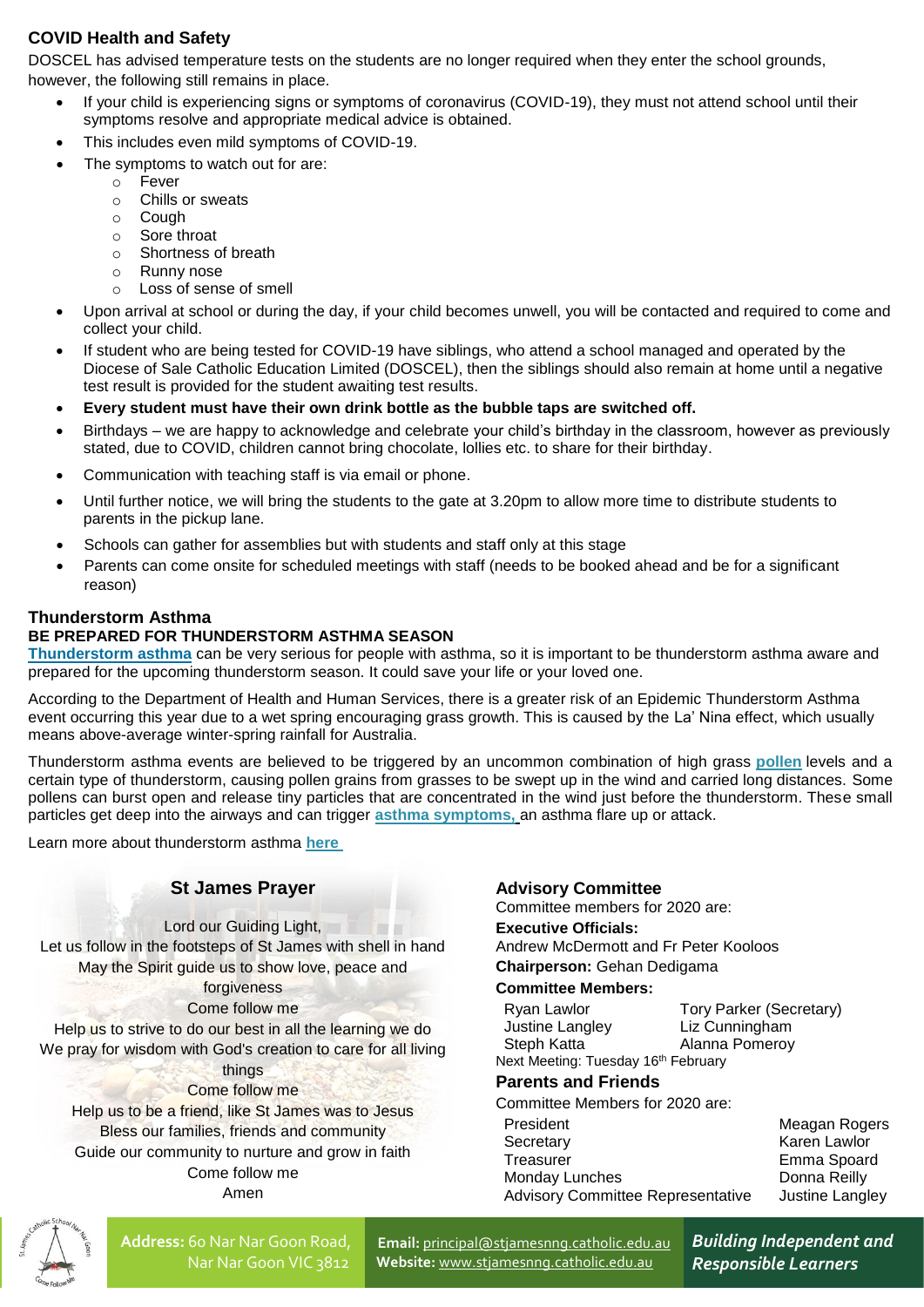## **Classroom News**

## **Foundation/One**

Foundation and Year 1 students have continued learning about Narratives. Students have planned and written their own Narratives. Students have put a lot of thought into their plan, writing and editing their work. In maths students have started learning about Australian Money, specifically coins. Students were asked to reflect on what they have enjoyed the most in their learning over the last couple of weeks.

- I enjoyed doing Maths. I like learning about equal and unequal things and getting into groups Pippa
- I enjoyed writing my plan for my Narrative story Jaxon
- I liked learning about Narratives and writing an Orientation. I also liked playing the coin game in Maths because I won - Travis
- I enjoyed Spelling because I get to be with my friends that aren't in my class. This week we are learning about the word shark - Scarlett
- I enjoyed writing. I got to write a story that I made up Arthur
- I like that we learnt about equal groups and I liked the coin game Harper
- I enjoyed writing our Narrative because I get to use my head and the information that my head brings up Georgie.
- I enjoyed Maths. I enjoyed learning about all the coins Arthur

#### **Year Two/Three GB**

In our Integrated unit we have been collecting information on our chosen animals. We have been finding out about their habitat, their diet, their features and their lifecycle. I am researching the peacock. A peacock has about 320 bones. It has sharp claws on their feet. Tigers are known to hunt peacocks. - Chloe K

In maths we have been practicing multiplication tables. We have been learning about time. We got to tell the time by writing both analogue and digital times. We have looked at times to 5 minute intervals. We learnt about 24 hour time. It helps tell the difference between midday and midnight. We have done some work on reading and understanding calendars. - Liam, Jack and Indigo

In Spanish we have been counting as far as we can in Spanish. We have been trying to beat the other classes' scores. We can count up to 89 without a mistake. We have been practicing the names of different family members in Spanish. - Maddy

In Music we have been going out to the blue court to sing. We have been singing Bee, bee, bumble bee, Little Mouse and Apple tree. We have been practicing things in groups. - Allie

In religion we have been learning about the three wise men. We researched frankincense, myrrh and gold. Gold is a precious metal, while myrrh and frankincense is a perfume or scent that comes from types of tree sap. - Milla

#### **Year 2/3JK**

Joel and Elizabeth - We have been reading a story about Christmas everyday and writing a recap about it. (Mrs Kennedy is super happy with Joel's writing!

Jordan and Jackson - We like doing fractions and matching the pizza fractions. We also liked making Patrick fractions. We put tape on a hula-hoop to make fifths and it looked like Patrick from SpongeBob.

Holly - I liked making the Gingerbread men in Art out of bags!

Josh - In sport, I really like that we had free choice yesterday. We got to play with 5 different balls. I played footy for most of it and my last choice was the everything balls with the fling net.

Scarlett - We have been learning about information reports and I like searching up my animal and learning new things.

# **Year 4/5/6**

#### **CRAFT CLUB**

In Craft Club all the girls in 456 go and do a craft activity at lunchtime on Friday. We always have a good mind set. Lily and Jade always come up with great and fun things for us to do. The reason Lily decided to do craft club was that because over lockdown we didn't get to spend time with each other and it's also a great way to make new friends who you don't normally play or talk to. Craft Club is a great idea and we always enjoy it. Great job, Lily and Jade for helping and it should be passed on to others next year. WE LOVE CRAFT CLUB!

By Grace, Tiahli and Isla

#### **GAMES CLUB**

In games club, which is on Tuesday at lunch, we play lots of games. Mr Vermeer runs it so it is always fun. We play games like Outfoxed, Werewolf, twister and Battleships. I like how games club is inclusive.

By Brianna Lawlor

#### **BASKETBALL TRAINING**

This term the 4/5/6 boys have been learning and improving basketball skills. We have been learning how to abide by the basketball rules. Layups have been a big part of our learning experience. It has been amazing to see the development of some boys' skills. Match play has also been amazing to watch. I would like to highlight two people, Dino and Joel have improved so much from the start of training to the current day. I am really looking forward to the continued growth of these two. Defending has been the last big thing we have been learning about. It pays off in a game in dying seconds.

By Alexander Tymensen



**Email:** [principal@stjamesnng.catholic.edu.au](mailto:principal@stjamesnng.catholic.edu.au) **Website:** [www.stjamesnng.catholic.edu.au](http://www.stjamesnng.catholic.edu.au/)

*Building Independent and Responsible Learners*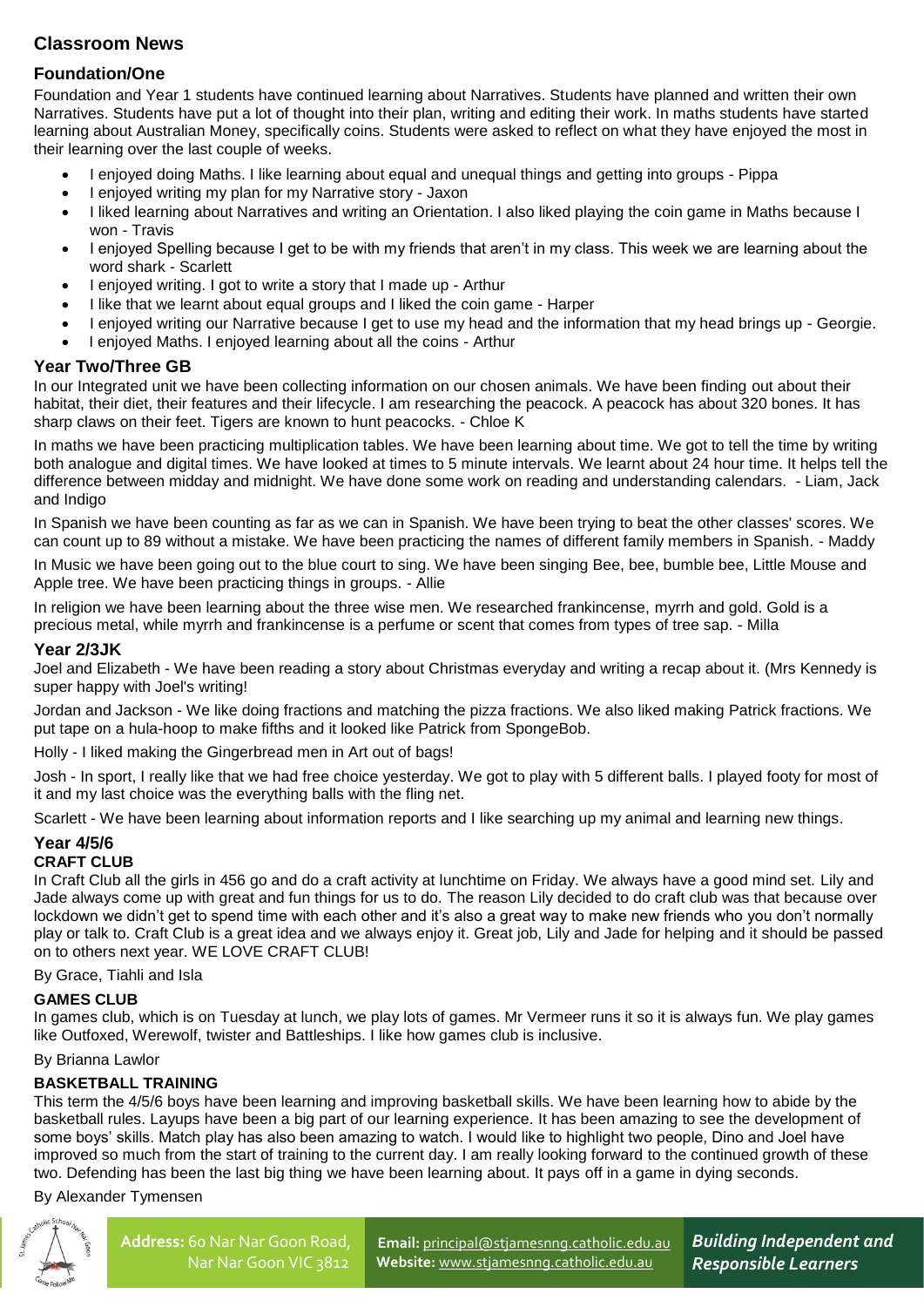## **Returning of all Library Books**

It has come to that time of year where we require **ALL** library books to be returned. If you could have a good look around this weekend and return any borrowed book by next Wednesday 2nd December. Once we have scanned all books we will send home a notification if we have any outstanding under your child's name.

We hope you have enjoyed your child bringing home the library books throughout the year, reading together creates a special bond and a long lasting love of books.

Dear Parents,

It is the time of year where we think about the Festive Season and how quickly it comes around for us all and it is especially important as many families are struggling this year in particular….

# **We are asking for contributions for our**

# **St Vincent De Paul**

# **Christmas Festive Food Hampers and Presents**



*We are asking for Donations of NON-PERISHABLE food items- to be sent in to school any time from now until* 

*Monday the 14<sup>th</sup> of December.* 

*Festive Food-plum pudding, chips, bon-bons*

*Small gift wrapped with a note indicating the age and gender*

*St James families are traditionally very generous and we invite you to contribute in this very tangible way to the needy in our society.*

*Many, many thanks in advance for your donation.*



**Email:** [principal@stjamesnng.catholic.edu.au](mailto:principal@stjamesnng.catholic.edu.au) **Website:** [www.stjamesnng.catholic.edu.au](http://www.stjamesnng.catholic.edu.au/)